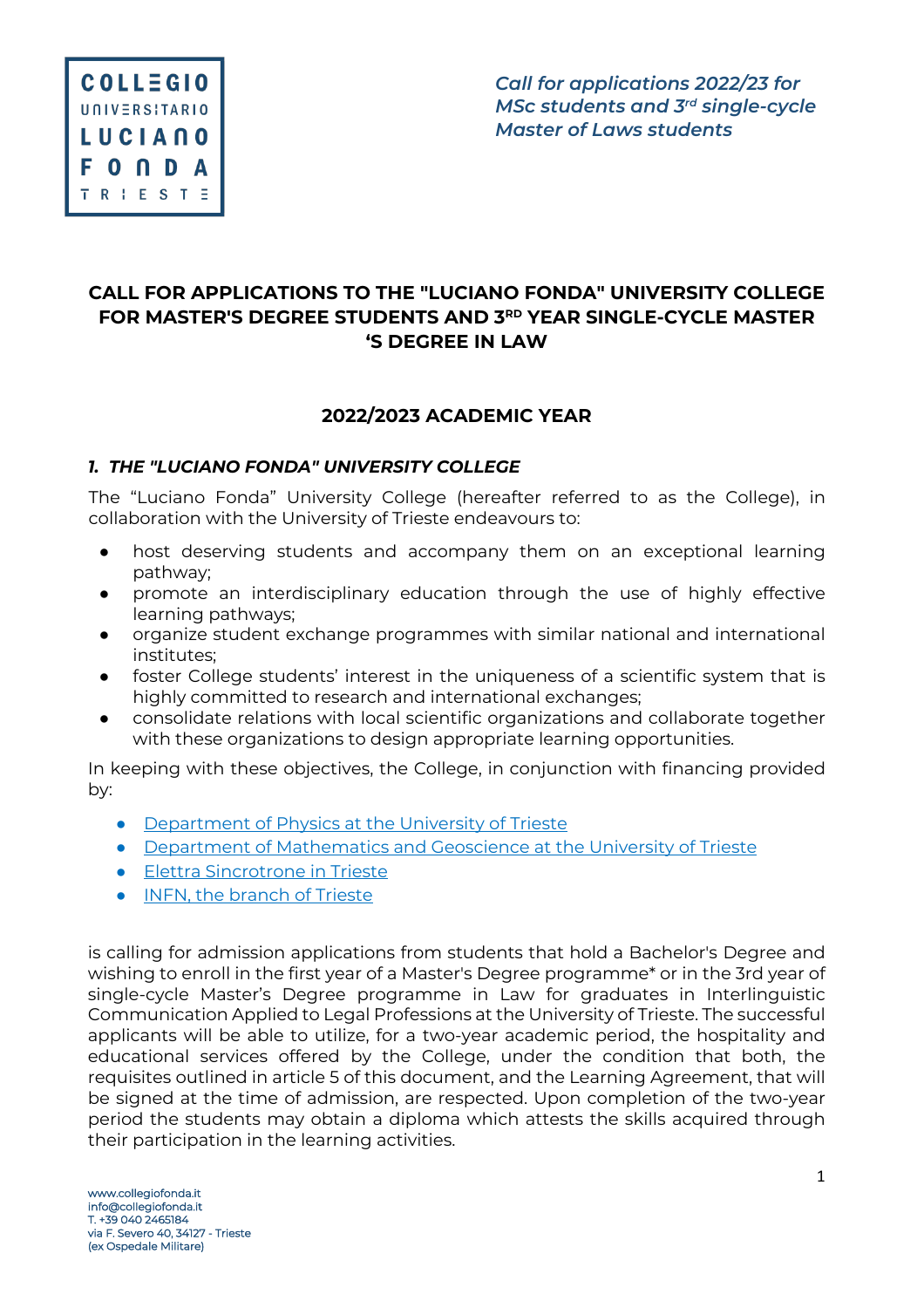

*\* For students enrolling in the first year of a single-cycle Master's Degree programme at the University of Trieste (Architecture, Pharmaceutical Chemistry and Technology, Law, Pharmacy, Medicine and Surgery, Dentistry and prosthodontics), please consult the Call for Applications relative to Bachelor's Degree programmes and single-cycle Master's Degree programmes for the 2022/2023 academic year published on the College's website (https://www.collegiofonda.it/ammissione/*)

# *2. SERVICES*

The College offers its students:

- **Accommodation:**
	- o at the "ex Ospedale Militare" University Residence (https://campus.dovevivo.com/trieste/) in a shared double-room studio apartment with a private bathroom, a kitchenette including a complete set of tableware and cutlery, LED TV, Wi-Fi, heating and air-conditioning;
	- o utilities (water, electricity, internet connection, heating and air-conditioning, telephone for national calls and those made to mobile phones), weekly cleaning and changing of linens;
	- o access to common areas (study halls, library, photocopy centre, video room, music room, gym, lounge area, laundry room);
	- o reception and safe-keeping services.
- **Learning environment:** 
	- o supplementary interdisciplinary learning modules and specialized seminars held by qualified professors are offered in addition to curricular courses;
	- o advanced language learning;
	- o laboratories and activities aimed at acquiring soft skills;
	- o field trips to scientific institutions and places of cultural interest;
	- o practicums at local, national and international scientific and cultural institutions;
	- o one-to-one tutoring by experts recognized for their superior scientific and professional profiles, in addition to career counseling upon completion of a degree.
- **Counseling and financial support for periods of study abroad.**

# *3. NUMBER OF AVAILABLE PLACES AND CONDITIONS*

The "Luciano Fonda" University College is calling for applications for admission to the 2022/2023 academic year for 11 (eleven) students wishing to enroll in the first year of a Master's Degree programme or in the 3rd year of single-cycle Master's Degree programme in Law at the University of Trieste.

The available places are divided as follows: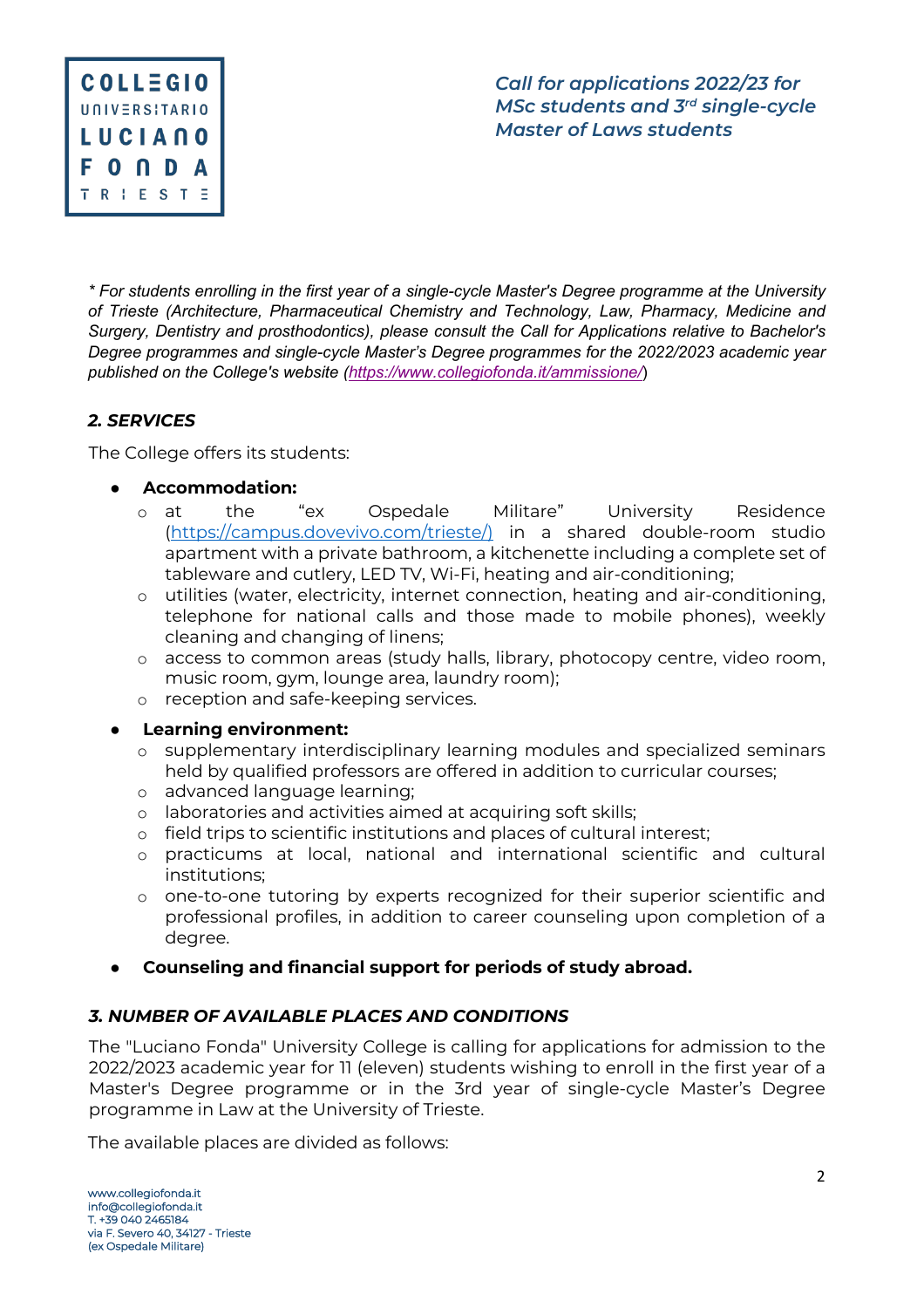

**3.1-** 5 (five) places for students in the **Physics** inter-university Master's Degree programme.

Of which:

- a. 1 place, financed by the Department of Physics, is reserved for students that will prepare a thesis in the Department of Physics at the University of Trieste, under the supervision of a professor/researcher from the same department;
- b. 1 place, financed by INFN, the branch of Trieste, for students choosing the "Nuclear and Sub-nuclear Physics" programme;
- c. 3 places, financed by Elettra-Sincrotrone Trieste S.C.p.A., for students choosing the "Physics of Matter" programme, developed in collaboration with Elettra-Sincrotrone Trieste, with a course of study and a thesis of interest to the financing company.
- **3.2-** 5 (five) places for students in a Master's Degree programme in **Data Science and Scientific Computing**, **Geophysiscs and Geodata, Geoscience, Mathematics** financed by the Department of Mathematics and Geoscience as part of the project entitled "Departments of Excellence".
- **3.3-** 1 (one) place available for graduates in Interlinguistic Communication Applied to Legal Professions enrolling in the 3rd year of single-cycle Master's Degree programme in **Law**.

The number of places may be increased depending on whether further financing becomes available, subsequent to the publication of the Call for Applications.

# *4. TUITION AND SCHOLARSHIPS*

Students admitted to the College, except those of point 3.3, will receive a scholarship of **€6,000.00** per year; of which **€3,450.00** will be deducted to cover the expenses of accommodation and other services offered by the College, and the remaining **€2,550.00** (€2,450.00 net) will be deposited into the student's bank account in two semi-annual deferred installments.

The College reserves the right to make a corresponding reduction of the gross amount deposited to the student's bank account, if the cost of accommodation should be increased by the management of the residence.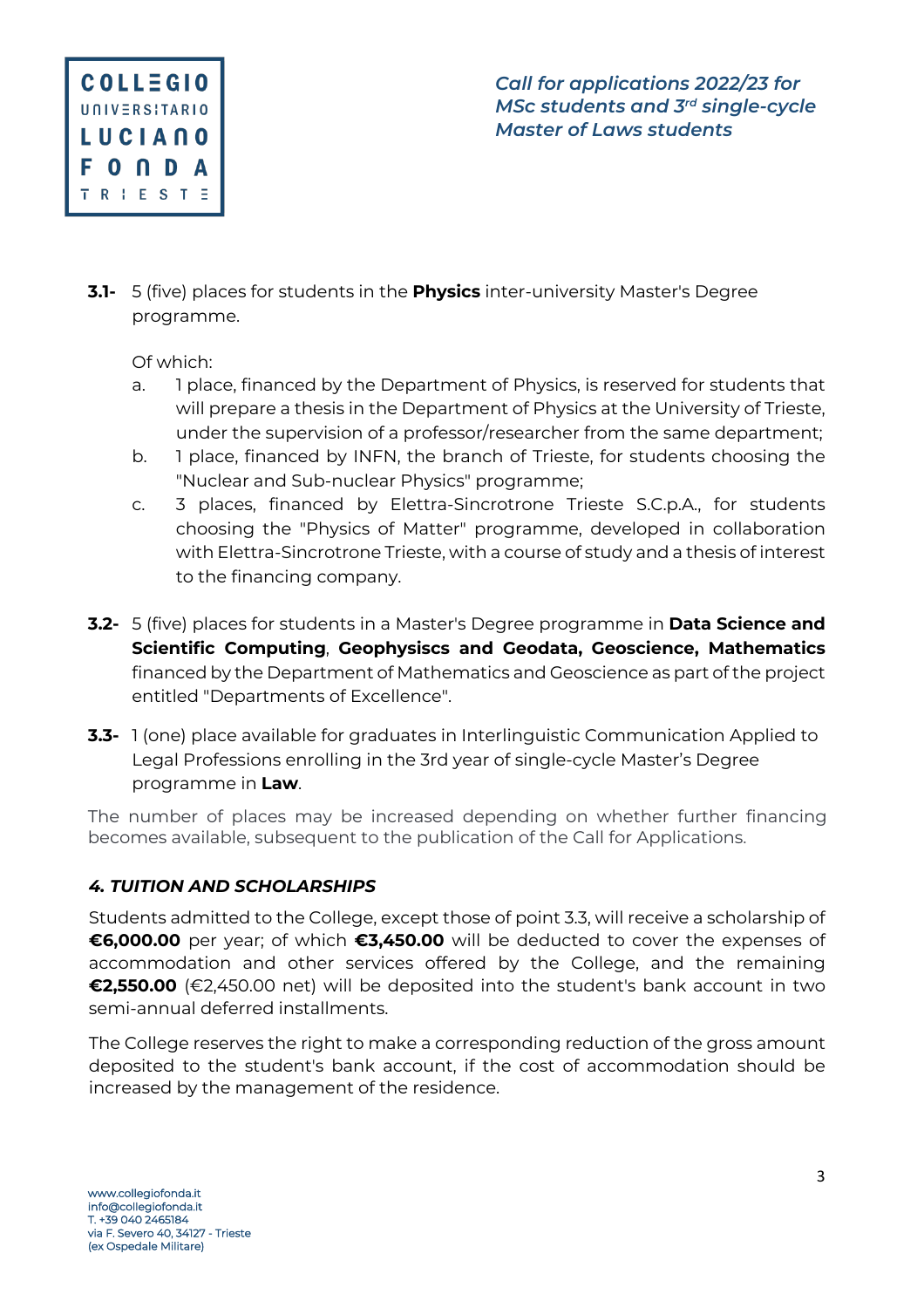

The financial benefits granted by the Collegio cannot be combined with any scholarships awarded by the Scuola internazionale di Studi Avanzati (SISSA) and used by the recipients to access the College's services.

### *5. STUDENT RIGHTS AND RESPONSIBILITIES*

The relationship between the College and its students is regulated by a contract, for aspects regarding residential living, and a Learning Agreement, for aspects regarding learning. In reference to the latter, students enrolled in Master's Degree programmes or in the final years of the single-cycle Master's Degree programme in Law are requested to:

- complete the coursework for the degree programme at the University of Trieste in which they are enrolled, and annually complete the exams stipulated in the course outline within the fall session with an average grade of not less than 27/30;
- reside at the College during the period of study;
- routinely and actively participate in the learning activities offered by the College;
- participate in the abovementioned activities for at least 40 hours in a year, distributed equally between two semesters.
- respect the specific obligations indicated in the Education Agreement signed by each student at the time of admission, and the general and educational regulations of the College.

#### *6. ADMISSION REQUIREMENTS*

May apply for admission students that:

- have completed a Bachelor's Degree or an equivalent academic qualification that allows access to a Master's Degree programme or to the 3rd year of singlecycle Master's Degree programme in Law at the University of Trieste, or will have completed a Bachelor's Degree within the 31/10/2022;
- are enrolling for the first time in the first year of a Master's Degree programme or in the 3rd year of single-cycle Master's Degree programme in Law at the University of Trieste for the 2022/2023 academic year;
- have not yet reached the age of 30;
- have no criminal convictions for crimes with specific criminal intent.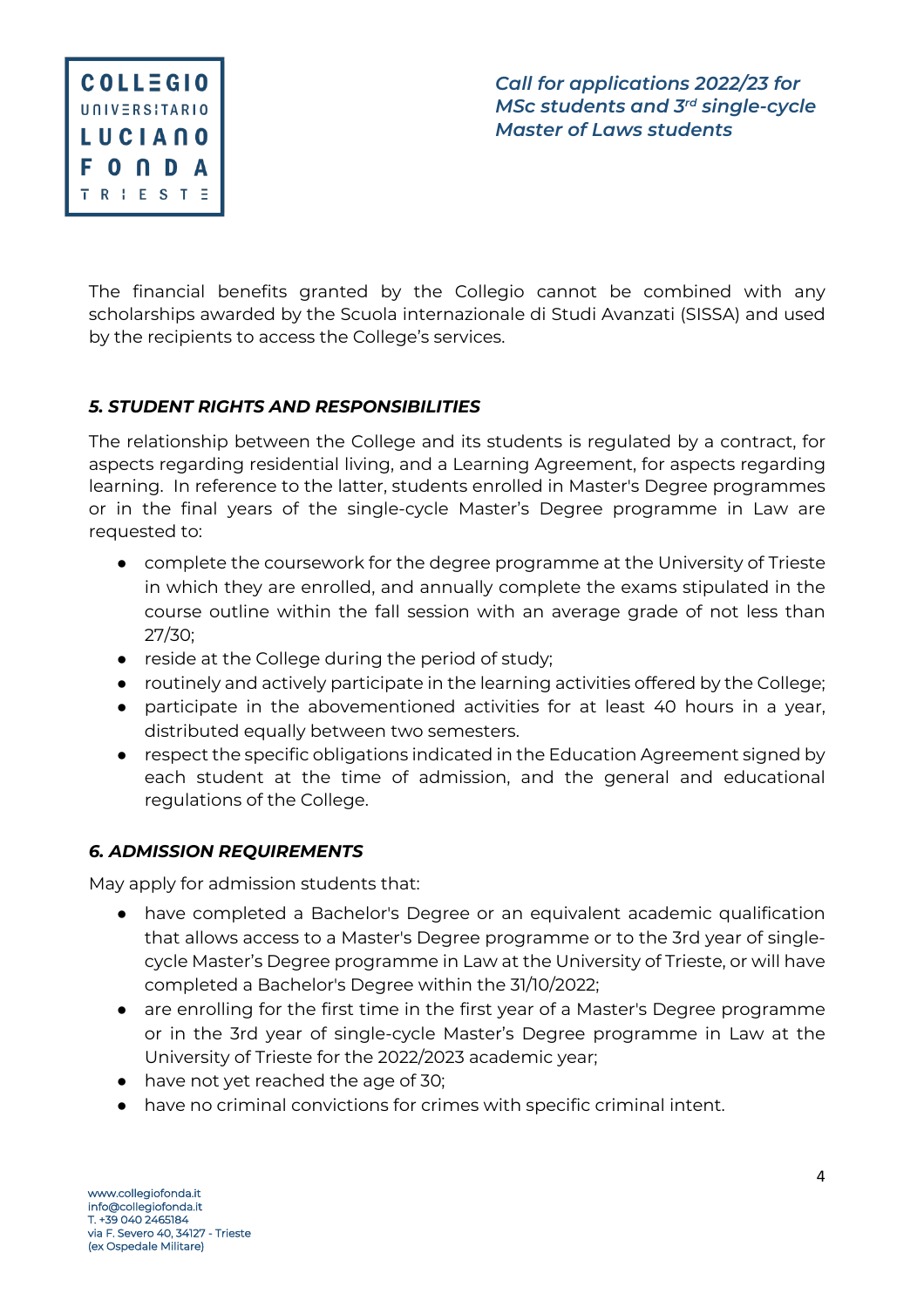

## *7. ADMISSION APPLICATION FORM*

The admission application form must be completed exclusively *online* and can be found at (https://www.collegiofonda.it/ammissione/). Applications must be submitted by 12:00 a.m. midnight , on July 17th, 2022.

In the admission application form, applicants must indicate the degree programme they have chosen at the University of Trieste.

The following documents must be attached to the application form:

- a photocopy of both sides of the applicant's identification document;
- an up to date 2022 CV in the Europass format;
- a transcript of academic records listing all exams taken during the applicant's Bachelor's Degree programme, including credits and grades, as well as a copy of the Bachelor's Degree, if completed at the time of applying for admission;
- a reference letter or letter of presentation on behalf of the applicant's supervising professor for their Bachelor's Degree thesis, or a professor who teaches in the applicant's Bachelor's Degree programme;\*\*
- any additional letters of presentation;\*\*
- any further qualifications or certificates which are deemed important for the selection process.

### \*\**Letters of presentation can be attached to the applicant's online application form or sent directly to the President of the College (vanni.lughi@collegiofonda.it) within July 17th, 2022.*

#### *8. ADMISSION EXAM*

The selection will be based on the evaluation of applicants' academic career and an interview in order to determine applicants' knowledge of the subjects inherent to the chosen course of studies, their motivation for choosing the specific course of studies, their predisposition to interdisciplinarity and life at the College and their knowledge of foreign languages. The Selection Committees will be nominated by the President of the College, and the members will be chosen among professors, university researchers and qualified experts.

The admission interviews will be held between **the 25th and the 29th of July 2022.** The procedure, date, and time of the interviews will be published on the website of the College (http://collegiofonda.it) within July 22<sup>nd</sup>, 2022.

The applicants are required to exhibit a valid identification document at the interview. Foreign applicants may, upon request, have their exams conducted in English.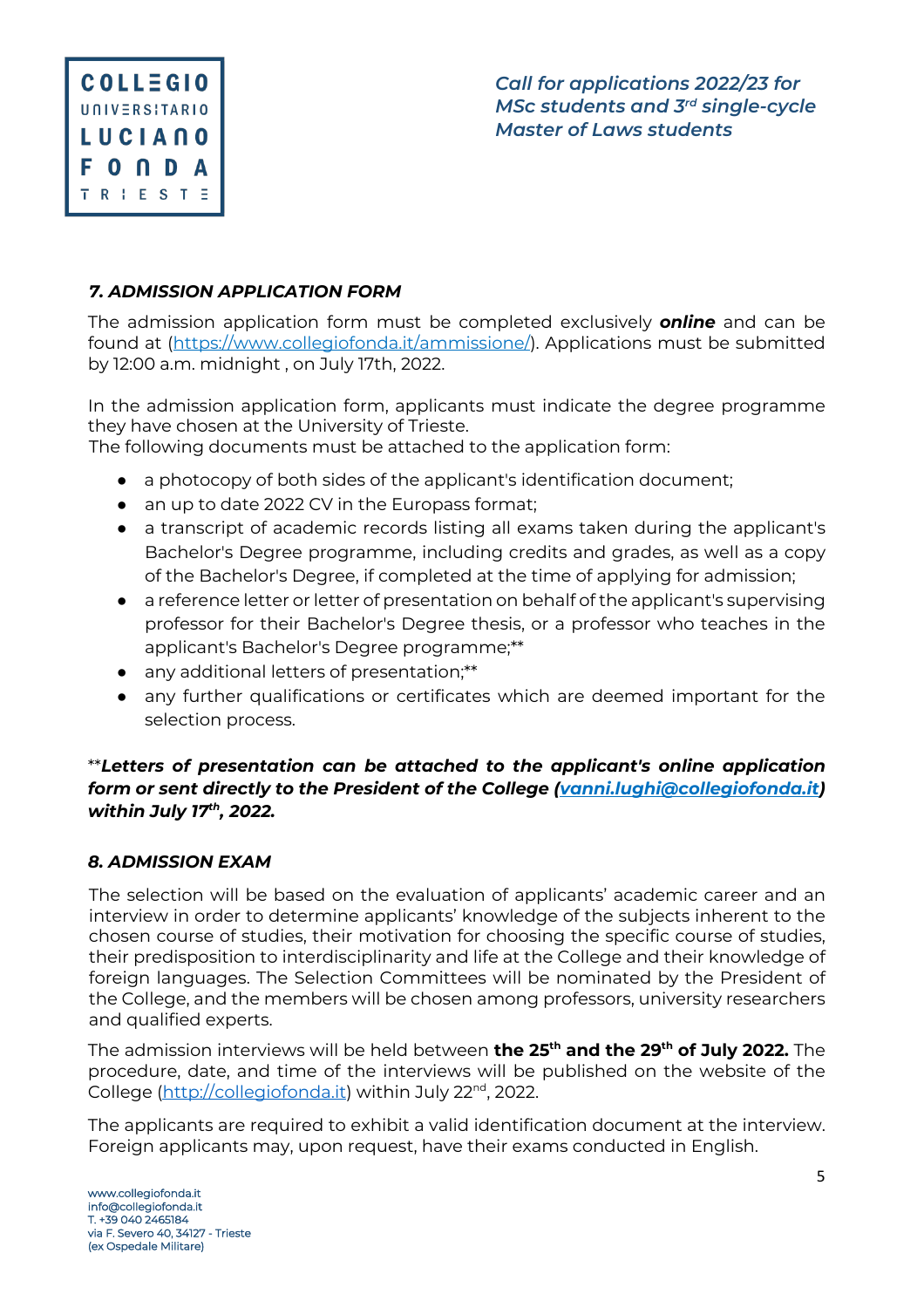

### **9. FORMULATION OF THE FINAL RANKING AND NOMINATION OF SUCCESSFUL APPLICANTS**

The Selection Committees, taking into consideration the exams passed and the average grade in the Bachelor's Degree programme, the CV, the letters of presentation and, if available, the final grade received upon completion of the Bachelor's Degree, and any additional qualifications or certificates which were presented, will assign a grade out of 100. Applicants who receive a grade of not less than 70/100 will be admitted to take the oral exam. Applicants will have passed the oral exam if they attain a grade of not less than 70/100. The final grade obtained by the applicant will be the average of the results obtained in the two exams. Applicants who attain an average of at least 70/100 in both of the exams will be deemed eligible.

The Committees, based on the grades that the eligible applicants have obtained, will formulate three separate rankings, in order of merit, pertaining to the three categories of available places outlined in articles 3.1, 3.2 and 3.3 of the present document. In the case of applicants with equal ranking, precedence will be determined in the following order:

- 1. the applicant that obtained the best result in the oral exam;
- 2. the applicant that obtained the highest average grade during their Bachelor's Degree programme;
- 3. the youngest applicant.

In accordance with the restrictions mentioned in article 3, the available places will be assigned to the eligible applicants as follows:

**5 (five) places for students in the Physics inter-university Master's Degree programme (art. 3.1)**: places will be assigned according to the ranking, in accordance with the restrictions outlined in article 3.1 of the Call for Applications, and on the choices indicated by the applicants in their application for admission.

**5 (five) places for students in the Master's Degree programme in Data Science and Scientific Computing, Geophysics and Geodata, Geoscience, Mathematics (art. 3.2):**  places will be assigned to the first eligible applicants according to the ranking.

**1 (one) place available for graduates in Interlinguistic Communication Applied to Legal Professions enrolling in the 3rd year of single-cycle Master's programme in Law**. The place will be assigned to the first eligible applicant according to the ranking

The rankings, the list of successful applicants and any updates will be published on the Collegio "Luciano Fonda" website (http://www.collegiofonda.it). The successful applicants will be informed of the results by e-mail.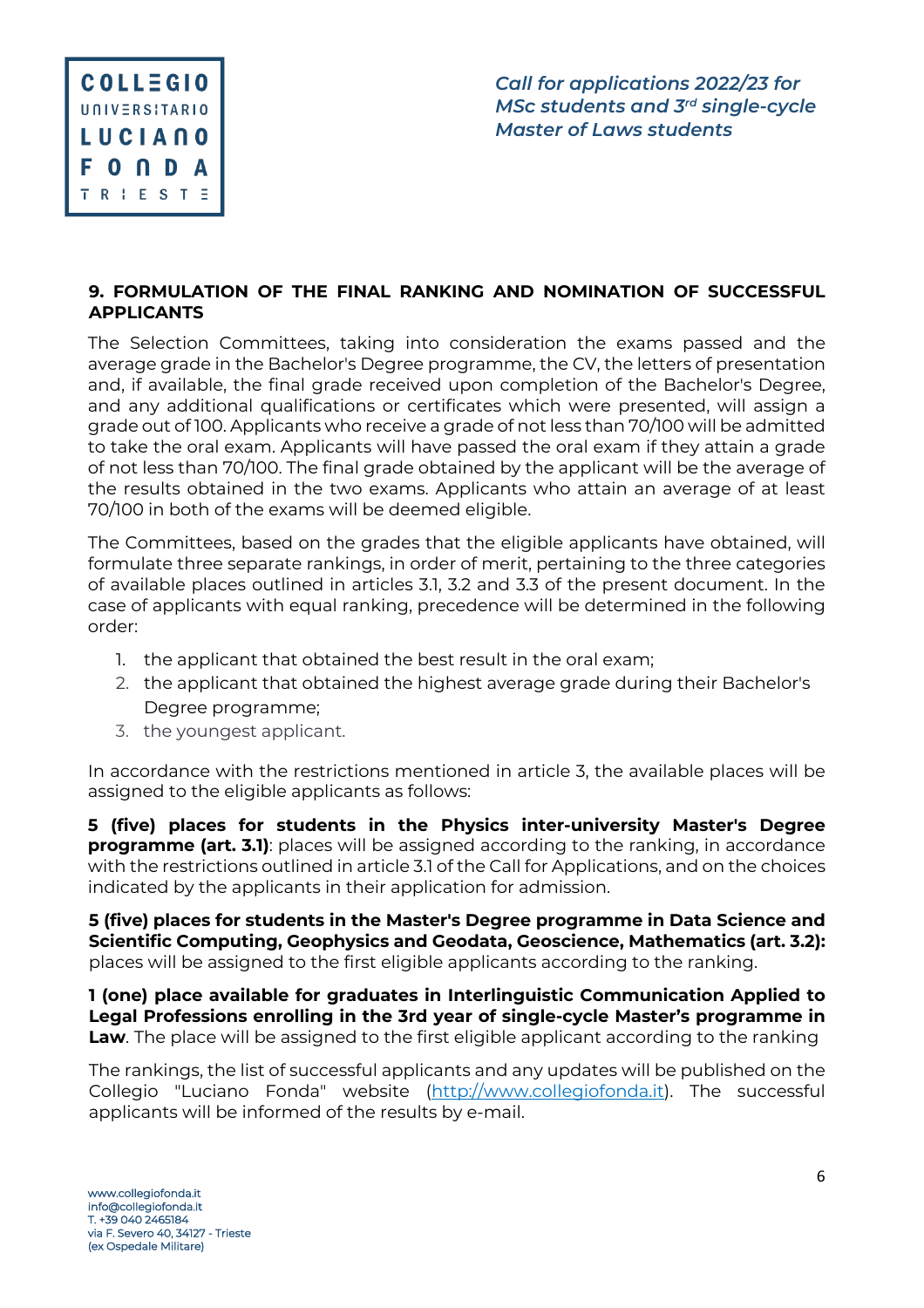# *10. ADMISSION OF SUCCESSFUL APPLICANTS*

Within **September 1st, 2022** the successful applicants must:

● submit their acceptance of the offered place;

Within **October 31st, 2022** the successful applicants must

- undersign the General Regulations, i.e. the contract with the College, and the Learning Agreement;
- self-certify that enrollment in the chosen course of studies at the University of Trieste has been completed.

Students are welcome to arrive at the College starting from October 1<sup>st</sup>, 2022, under the condition that within that date they have completed their Bachelor's Degree, finalized the enrollment procedures for the Master's or the single-cycle Master's Degree programme and completed the above mentioned College admission procedures.

Should one or more successful applicants choose to decline the offer of a place, or resign for whatever reason, the places made available within **November 15th, 2022** will be re-assigned to the next eligible applicant(s) in the ranking.

### *11. ACCEPTANCE OF THE REGULATIONS AND LEGISLATION REGARDING SELF-CERTIFICATION MADE PURSUANT TO ITALIAN LAW, DPR 445/2000*

The participation in the Call for Applications entails the complete acceptance of all of the provisions outlined in the present document. If deemed necessary, the Collegio may request the applicant to supply additional documentation.

The College reserves the right to verify the accuracy of the information declared in the applicant's self-certification. If, in fact, the information declared by the applicant is found to be false or false documents were exhibited containing information which does not comply with the truth, the applicant will be excluded from the selection process, or, the College will withdraw any offer of admission.

### *12. COLLECTION AND USE OF PERSONAL DATA (Italian Legislative Decree D.LGS 30.06.2003 N. 196; GDPR EU REGULATION 2016/679***)**

The processing of the data contained in the present Call for Applications is carried out in compliance with Personal Data Protection Laws, and in particular, those indicated in the Italian Legislative Decree, D.Lgs. 196/03 and relative amendments, as well as the General Data Protection Regulation (GDPR), EU Regulation n. 2016/679.